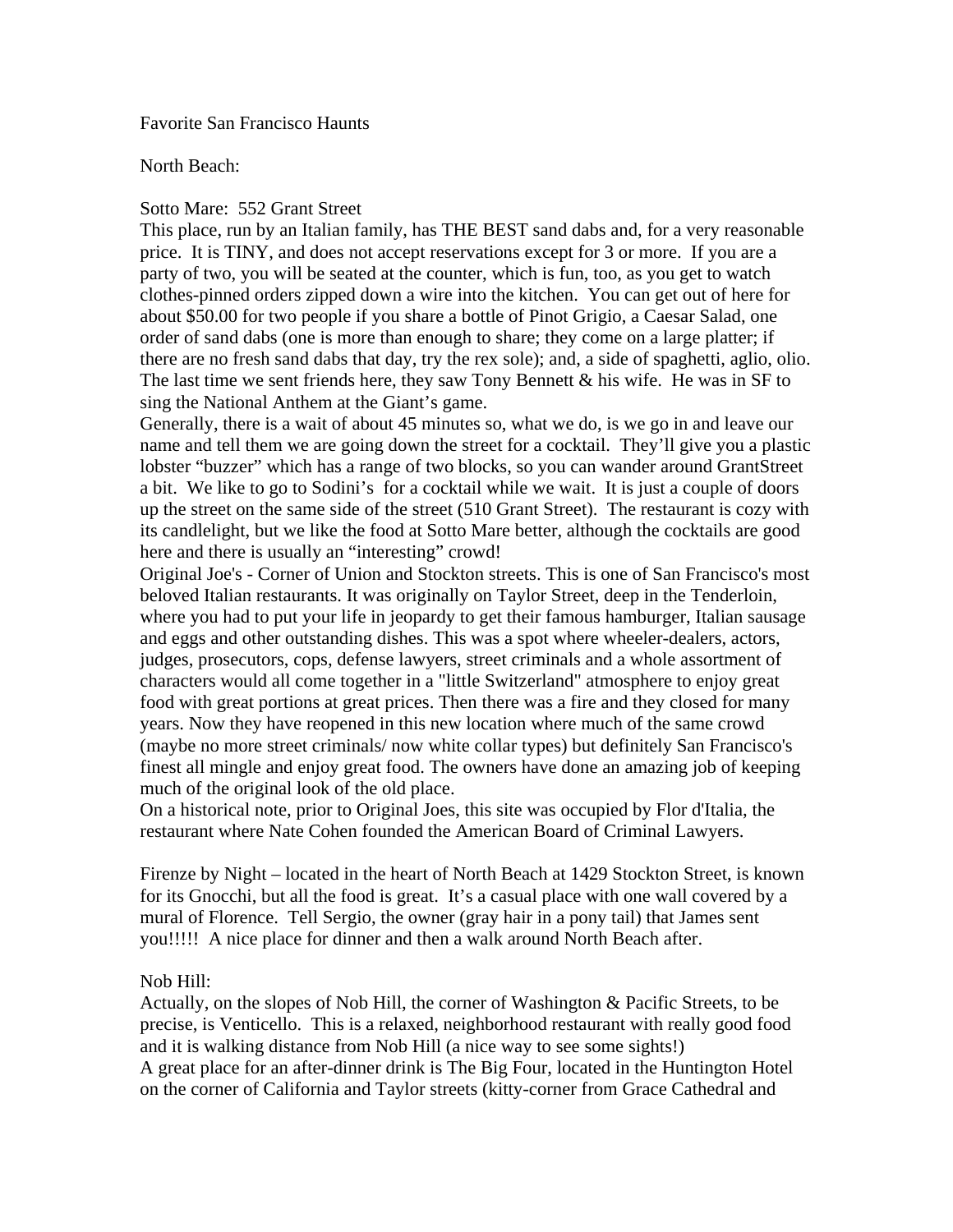across the street from Huntington Park). The hotel was recently purchased and redecorated, with less-than rave reviews, but the Bar has, mercifully, been left pretty much as it was before. The name alludes to the four big railroad men who made a fortune in SF in the 19th century. Some nice memorabilia remains. A lot of locals come here as well as a lot of people who just return on each visit to SF.

## Financial District:

On Bush Street, between Stockton and Montgomery, is the "French" quarter of SF. Notre Dame des Victoires (566 Bush Street) is a little jewel-box of a church and, if you are inclined to go to Mass but don't want to be lectured at the sermon, go to the French Mass at 10:30AM. The priest is all worked up, but you can't make out what he's saying, so, all in all, it is a pleasant experience. (Head to Old St. Mary's on the corner of Grant and California Streets, if you want your sermon in Chinese!) After Mass, Café de la Presse on the corner of Grant and Bush is nice for Brunch on a weekend or, a bowl of latte & French pastry if you don't want a big breakfast. This café is directly across the street from the Gates of Chinatown where you can stroll for an hour or two.

If you're hungry after that, lunch at Le Central (453 Bush Street) is fun. It's SF's oldest French bistro and, while open for dinner, tends to be livelier at lunchtime.

In an alley down the street on the same side as Le Central isCafé Claude (7 Claude Lane). This is a romantic little place, but reservations are a must for dinner.

Across Bush Street from Café Claude is Café Bastille (22 Belden Place). This place actually offers "al fresco" dining in the Alley for the strong of heart. Downstairs, inside, the place reminds you of the Bastille Metro station in Paris. So, if you've ever dreamed of dining in a Paris Metro station, this is the place for you!! Again, this tends to be livelier at lunch than dinner. No reservations required for lunch. And, there are several other restaurants in the Alley you can try.

For dim sum, our absolute favorite place is Yank Sing (49 Stevenson Street). This is off an alley from Market Street, so you'll need a map, although it is quite easy to find. This place is terrific for lunch, although really busy, so reservations are recommended. A relatively new restaurant to hit the scene is The Cavalier(360 Jessie Street ~~ also an alley, off 5th Street, near Mission Street). This is a British-themed restaurant and breakfast, lunch and dinner are all fun, although it can be a little pricey at dinner. Reservations for lunch or dinner are recommended.

If you're in the mood for a romantic restaurant with good French food and not tooexpensively priced, we really likeFringale (570 Fourth Street). Reservations are necessary and parking is difficult, so best to taxi there.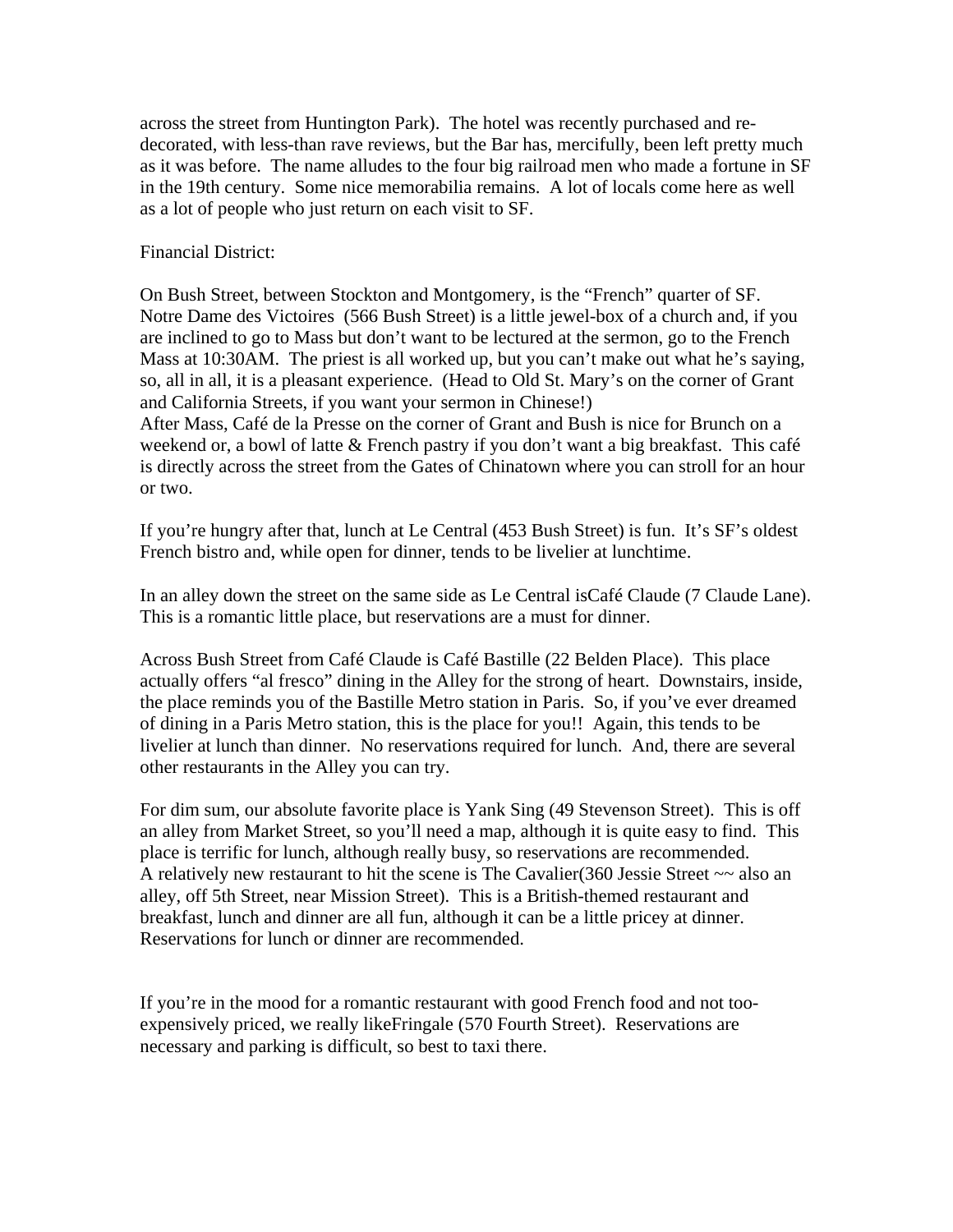Of course, right at ground zero in the tenderloin is one of our oldest, long-time favorites, John's Grill (63 Ellis Street), famous for being the place where Dashiell Hammett wrote parts of The Maltese Falcon while working as a Pinkerton guard in the Flood Building next door. Tell them James Campbell sent you and ask to be seated downstairs; the "Maltese Falcon" room upstairs is also fine, but you get a better "crowd-viewing" downstairs.

If you'd like an interesting cocktail before or after dinner, check out Bourbon and Branch (501 Jones Street). It occupies the site of a former Speakeasy  $\&$  you'll need to doublecheck their website or call them before you go because you usually need to know the "password" for the day in order to get in. It is a really unusual, historic and fun place.

Speaking of historic, the "original cold day" restaurant in SF is Tadich Grill (240 California Street). They've only recently changed from their "cash only" policy to now accepting credit cards, though AmEx is not one of them. No reservations are accepted; you show up, give your name, order a drink and stand patiently against the wall. The California Street cable car line is just in front of Tadich, so if you'd like to take it up to Nob Hill, you can visit Grace Cathedral and contemplate while you walk its maze. Across fromGrace Cathedral is Huntington Park where you can usually watch oldsters doing "tai chi", if that is something that appeals.

If the Hyde Street or Bay Street cable car lines aren't too long, and you're in the mood for a really good Irish coffee and eggs benedict, The Buena Vista Café (2765 Hyde St.) is great.Legend has it that the Irish Coffee was invented here. No reservations here; everyone shares their table with whomever else wanders in. This is also a fun place to go on a cold & foggy night just for a warm-up with an Irish coffee and cable car ride back home.

Ferry Plaza at the foot of Market Street on the Bay is a lovely place to stroll with small stands, restaurants and shops conceived for the ferry commuters but now enjoyed by all. If you want to take a ferry to Sausalito or Jack London Square (in Oakland), here's the place to do it. Otherwise, just go to one of theBayside cafes and enjoy some oysters, chowder, wine and the passing ships. Note: You cannot get a ferry to Alcatraz here; you have to head further west on The Embarcadero to Pier 39. And, it is best to reserve tix for an Alcatraz tour before you even arrive in SF.

Ferry Plaza is located on what is known as the Embarcadero and, here, you can proceed westward to Pier 39,

Fisherman's Wharf and Ghirardelli Square. It's a bit of a walk, so you might want to grab one of the "bicycle cabs" or the F line Street car.

A word about the F line: This runs all the way from the wharf, up Market Street, to the Castro. So, if you'd like an inexpensive overview of the City, this is the way to do it. The streetcars on this line are from all over the world and there are signs outside the car telling you its city of origin.

Kokkari (200 Jackson Street) - Greek, but very lively and upscale. Power players of the City are always seen here. Roasted meats from an open fire pit and fresh fish is always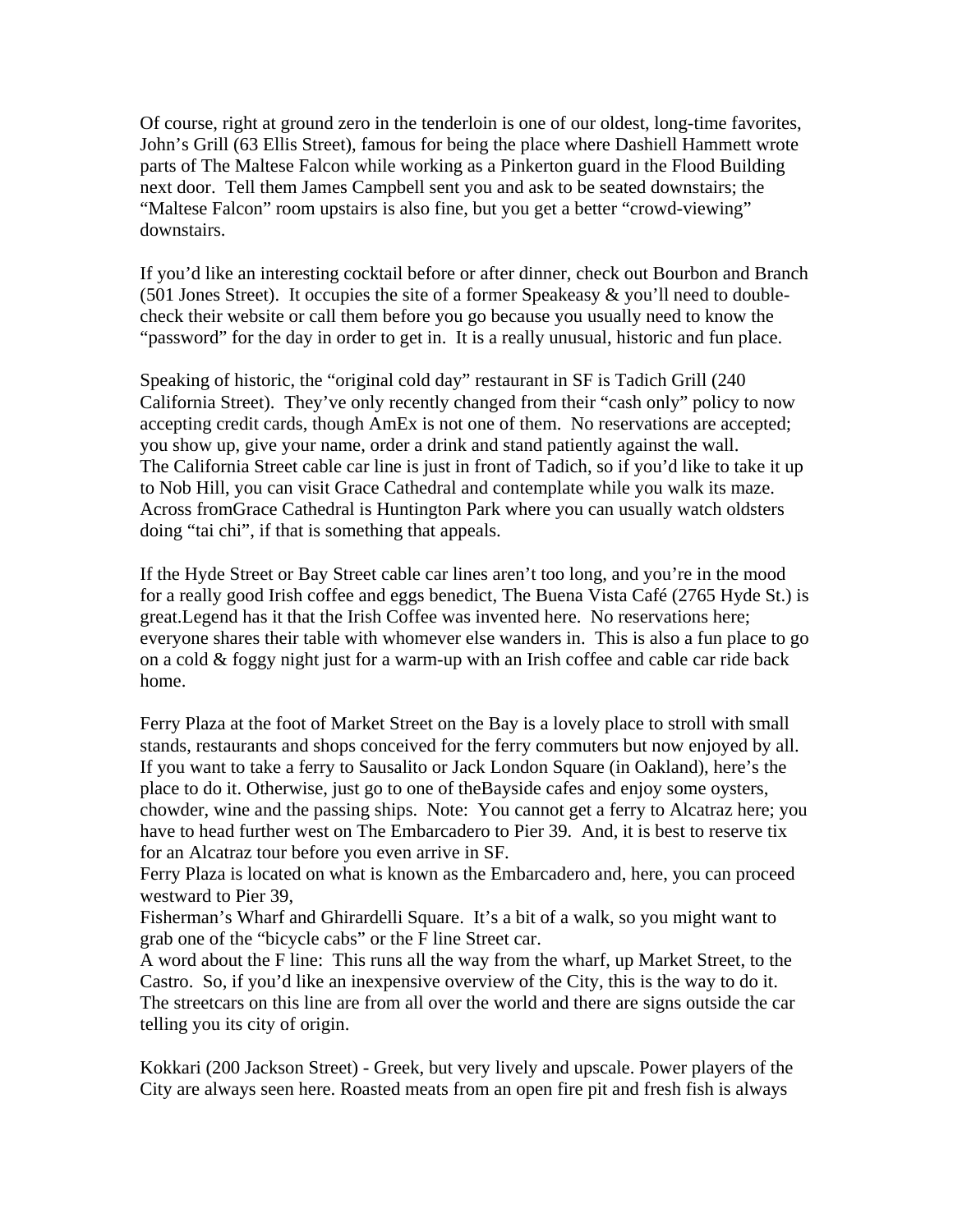topping the list. It has a rustic feel to it but is very refined. Amazing all around. If you want to go do not wait to make a reservation.

Alioto No. 8 at Fisherman's Wharf is often mistaken for a tourist trap (and there will be lots of them there), but this actuallyis "old school" San Francisco Sicilian seafood. All fresh and literally right off the boat. No better view of the fishing boats at the wharf and the Golden Gate Bridge than from this restaurant. An excellent wine list as well. For an appetizer, try the duo of spicy & regular calamari.

Bix - downtown, 56 Gold Street (another alley, this time off Montgomery St). Retro feels like a 40's-supper club atmosphere. You just might see Humphrey Bogart's ghost hanging out here by the piano.

HERE COME THE THREE BIGGEST NAMES WITH THE THREE BIGGEST PRICE TAGS. THESE PLACES ARE A BIG NIGHT OUT SO BRING YOUR SAVINGS ACCOUNT. ALL HAVE SUPERB WINE LISTS, WHICH WILL ACCOUNT FOR MORE THAN DOUBLE YOUR FOOD COSTS. BUT -- THIS IS BIG A NIGHT OUT!

Boulevard - 1 Mission Street. One of San Francisco's best restaurants, power brokers and visiting celebs are always on the reservation list. Excellent food by Chef Nancy Oakes with anupscale French nouveau-feel decor.

Gary Danko -800 North Point at Hyde Street/right off the Hyde Street cable car line. Foodies declare this the gastronomic star of the City. It is just simply wonderful. Reservations are probably already unavailable.

La Folie -2316 Polk Street. This is our favorite of the above. Truly a big city -New York/Paris feel to this jewel box of a place. It is one of the last grande dames of haute cuisine remaining. Chef Roland Passot is a master. He not only slaves daily in his kitchen to bring the absolute best to each day of his cooking, but he will also take the time to personally greet each guest during the evening. Dollar for dollar, I cannot imagine a better dinner anywhere. Just elegant! It is expensive, but you will have a delightful meal to remember for a lifetime. Reservations are absolutely necessary but can be obtained with reasonable notice.

# NOW BACK TO REALITY

Gitane - 6 Claude Lane right off Bush Street at Kearny. This is strictly Spanish Gypsy atmosphere, very romantic with excellent dishes that are all meant to share. Dinner only. Reservations required.

Harris' - 2100 Van Ness. Classic old school steaks aged to perfection from their own ranch in the Central Valley. Classic setting and they will ask you to wear a coat and tie (the men ofcourse). Beautiful and healthy cocktails as well.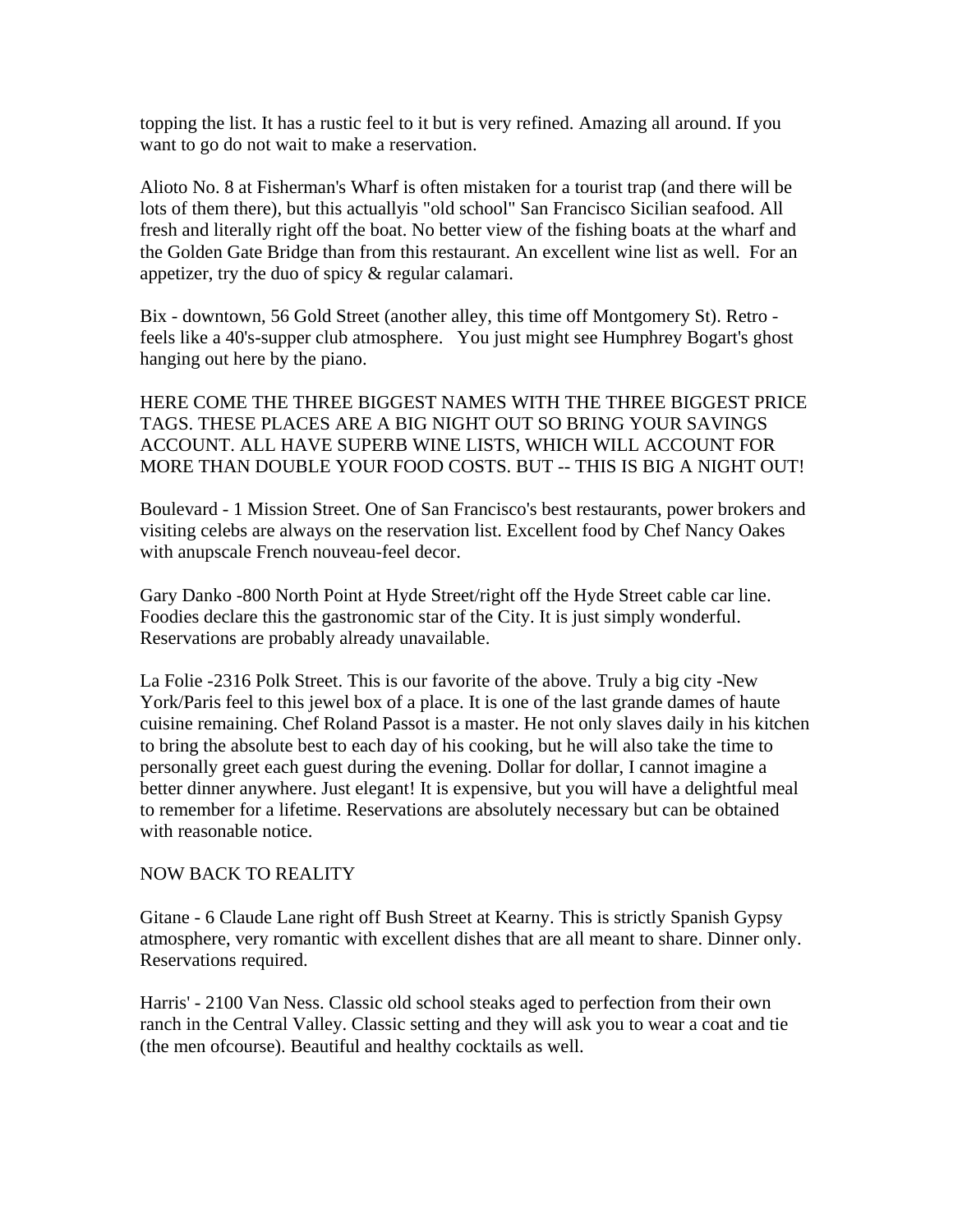House of Prime Rib - 1906 Van Ness. This is one of the first places in America that serve the prime rib off the joint cart.The carts are from the 40's and your meat is hand carved right at your table. Always a favorite if prime rib is your thing. You should make a reservation because it is always packed. You will have a wonderful dinner in a pleasant surrounding.

Water Bar - 399 Embarcadero. Spectacular view of the bay and the Bay Bridge. Excellent seafood, very upbeat atmosphere and lots of glamor. Great for drinks at the bar or dinner.

# NOW, for JAMES' CHINESE RECOMMENDATIONS:

With the exception of The Empress of China, which has a top floor view overlooking Chinatown, and Hakassan, which is high tech modern, all are just great, simple, Chinese food places. How can you come to San Francisco and not have Chinese food??

R & G Lounge - 631 Kearny Street. Stop! Do not let them put you in the basement; you want to go upstairs, even if you have to wait, which you will. And do not go without eating the salt and pepper crab. Everything on the menu is excellent and the attention is to the seafood.

Henry's Hunan - in an ally at 110 Natoma Street. Everything here is great. My recommendations: No.9 Glass Noodles with Ground Pork \$7.75/ No.33 Henry's Special \$11.95/No. 37 Chicken with Black Bean Sauce \$8.95 and an order of steamed rice \$1.25. OK you see I love this place.

I have others but Linda will not let me put them on the list!

All this eating may put you in the mood for a littlesightseeing. Really, as with all cities, the best way to "see" it, is to "walk" it. The general neighborhoods are: Union Square (for shopping); North Beach (for a little Italian flavor); Chinatown; the Financial District; the Embarcadero; the Marina; the Castro, and the waterfront.

If the Giants are playing, AT&T Park is really beautiful. If you don't want to take in a game, it's a nice place to walk around and look at. There are restaurants around in the area and it's close to The Embarcadero and Market Street.

If museums are your thing, there is the Asian Art Museum at Civic Center, the De Young Museum in Golden Gate Park and the Legion of Honor Museum in Lincoln Park. Also, the Walt Disney Family Museum in the Presidio is really amazing. Not only is the site itself beautiful, the exhibit is really inspiring. Contrary to what one might think by the name, this is not really a museum for very young children; but, it is terrific for those who are young at heart!!!!!

If you have a car and want to drive to the west coast edge of San Francisco, head out to The Cliff House (Land's End and Ocean Blvd.) This historic spot is near the site of the